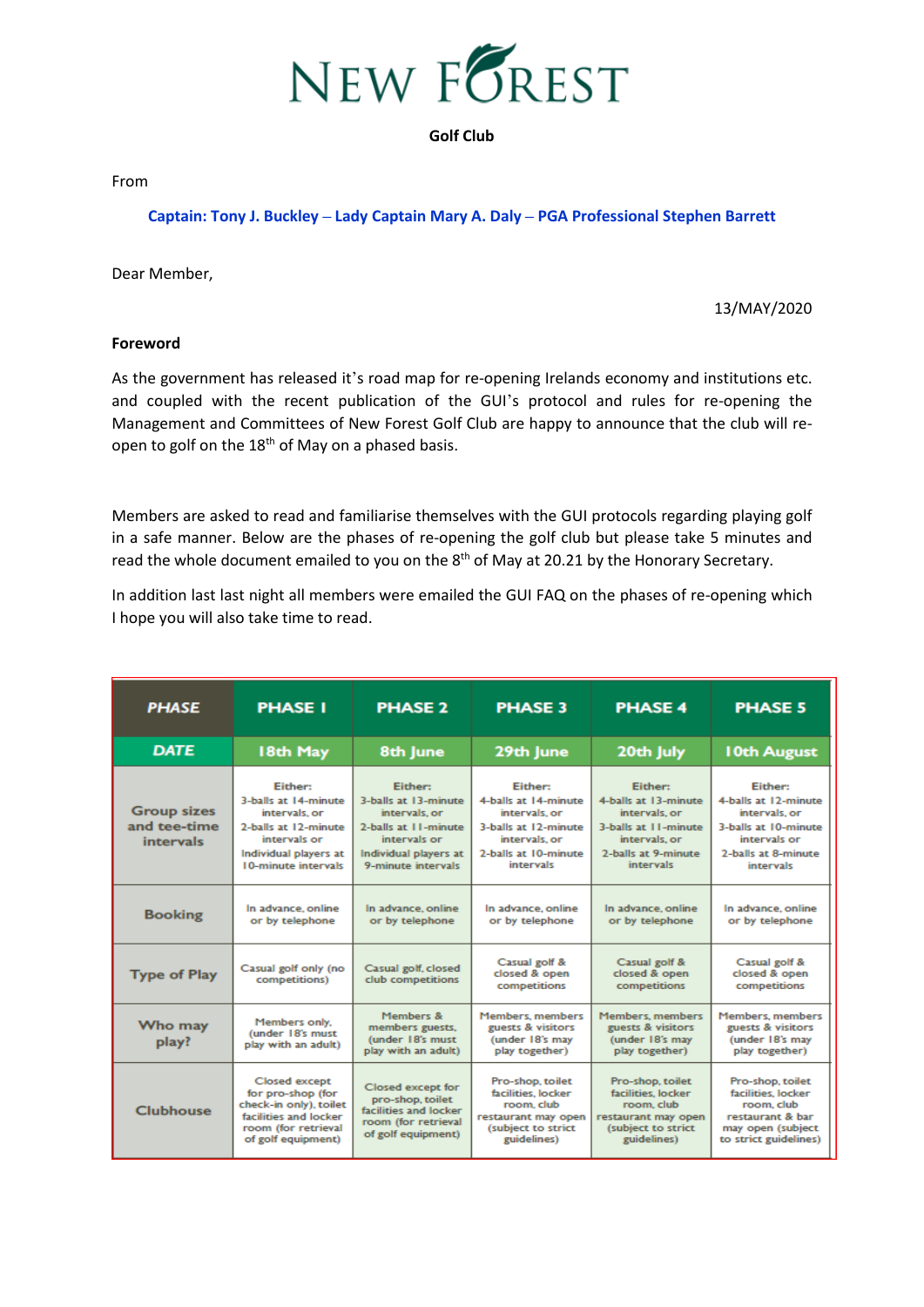

## **Protocol Sign Up**

Now that we are close to being allowed to play golf it is imperative that we conduct ourselves safely, and in line with the published protocols from both the GUI and the Government. For your information the Management has had to sign up to these protocols with the GUI, in order to be allowed to open, and it is up to us, the members, to ensure that New Forest is compliant with the GUI's / Management's instructions.

 $\triangleright$  Adherence to these protocols is individually your personal responsibility.

# **Social Distancing**

- ➢ Do not come to the golf club if you are displaying any symptoms of Covid-19.
- ➢ HSE hand hygiene and sneezing/coughing guidelines to be observed.
- ➢ Keep a space of 2 metres between you and other people.
- $\triangleright$  Members who have been out of the country in the previous 14 days should not visit the Club.

## **Criteria Regarding Course Access**

- ➢ During Phase 1 of protocols access to the course will be for Members only.
- $\triangleright$  Course is open for casual golf only until further notice
- $\triangleright$  Juniors should only play with and adult and preferably a member of their own family
- $\triangleright$  Members should not visit the Club if doing so puts them in contravention of government restrictions. Public health guidance states that only members who are living within a 5km radius of the Club should play in this initial phase. Additionally, public health guidance for persons aged 70+ or in a high-risk category should continue to be observed. Adherence to these protocols is individually your personal responsibility.

## **Criteria Regarding Booking & Playing Golf**

- $\triangleright$  Members should make a booking by using the BRS system or by telephone. Members may only book a tee time if their subscription is paid in full or paying by agreed instalment plan.
- $\triangleright$  No ad hoc golf. Members must not arrive at the club without a booking, you may be asked to leave if the time sheet is full. No loitering permitted.
- $\triangleright$  By arriving at the course, the member playing accepts Covid-19 protocols as laid out by Management and the GUI.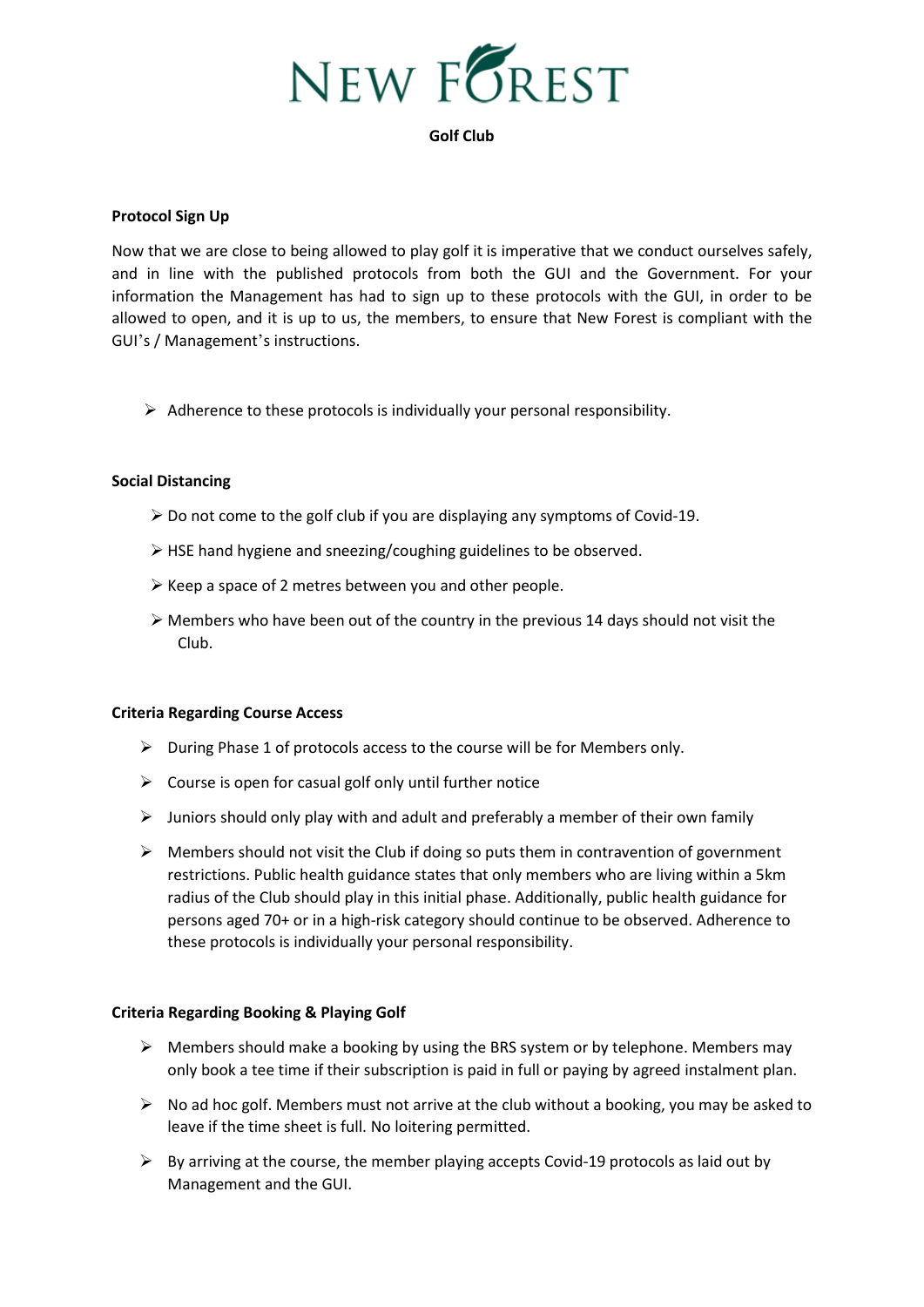

- $\triangleright$  Family members should play together, rather than split into mixed groups.
- $\triangleright$  As per the GUI advice: Groups are restricted to 3 balls every 14 minutes All golfers must rigidly stick to their tee time.
- $\triangleright$  Commencing play in advance of the stated started times is strictly prohibited.

## **At the Club**

- $\triangleright$  Arrive at the course no more than 20 minutes before your reserved tee time.
- $\triangleright$  Please park in a manner to facilitate physical distancing.
- $\triangleright$  Change shoes in the car park.
- $\triangleright$  Please do not congregated in groups at the practice green, driving range or Pro Shop
- $\triangleright$  Social distancing must be observed.
- $\triangleright$  The Clubhouse including the bar restaurant will be closed. The locker rooms will be open and will be restricted to 1 person at a time
- $\triangleright$  Both Men's & Ladies toilets will remain open.
- $\triangleright$  The Pro Shop will be open every day
	- $\circ$  Weekdays from 8.30 5.30 & Weekends from 7.30 5.00
- $\triangleright$  Check in at the Pro Shop individually, please do not congregate in the hallway outside the Pro Shop, observe social distancing of 2 meters. use hand sanitising gel before and after entry.
- $\triangleright$  Card or account payments will be accepted.

## **First Tee and around the course**

- $\triangleright$  The gates will be opened 15 minutes prior to the first tee time.
- $\triangleright$  Do not arrive at the first tee more than 5 minutes before your allotted tee time.
- $\triangleright$  With 14 minutes between tee times it is unlikely that there will be another group teeing off however if there are : Do not enter any teeing ground until all members of the group in front have played their tee- shots and exited the teeing ground.
- $\triangleright$  As signed at 1<sup>st</sup> tee do not tee off until the group in front have departed the first green.
- $\triangleright$  Buggies are restricted to single use if playing with someone from outside your household.
- $\triangleright$  All flags are always to remain in the hole.
- ➢ Keeping at least 2 metre distance between you and other golfers, especially on Tees and Greens. Use your driver as an approximate safe distance gauge.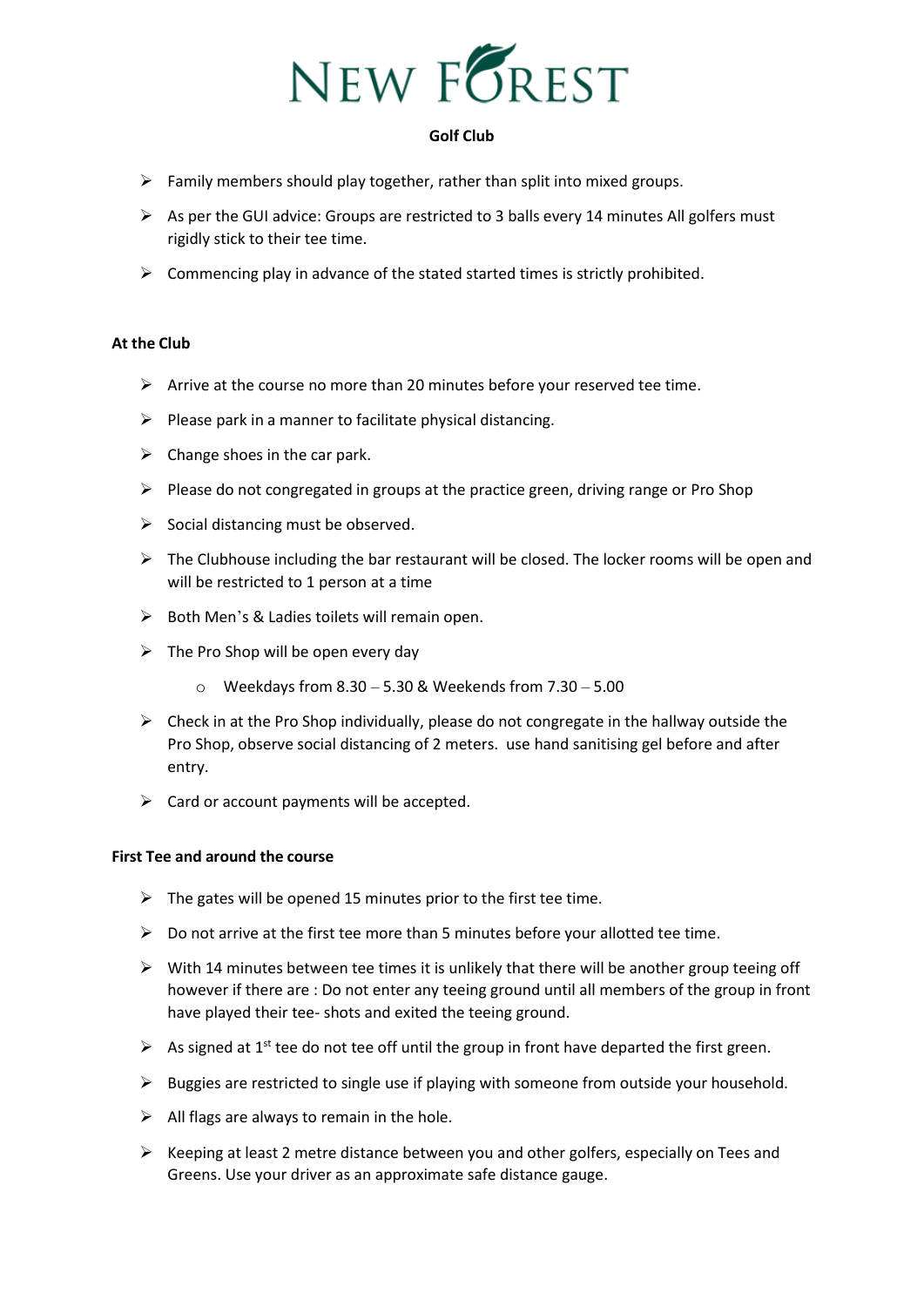

- $\triangleright$  No handshakes
- ➢ No sharing of equipment (pencils, tees, markers etc)
- $\triangleright$  Do not swap cards
- ➢ PLEASE WASH YOUR HANDS BEFORE AND AFTER THE ROUND.
- $\triangleright$  No bins, ball washers, movable benches will be on the course.
- $\triangleright$  Play the ball as it lies.
- $\triangleright$  Rakes have been removed from all bunkers. If your lie is unsatisfactory you have the option to lift, smooth and place.
- $\triangleright$  Remember this is casual golf for the time being. If your ball is lost, unplayable, or in a penalty area, don't take an option under the rules that involves doubling back on your position on the course. Instead, use an option that allows you to keep your position on the course.
- $\triangleright$  Play a provisional if there is doubt as to your first ball being in play.
- $\triangleright$  Conceding of short putts is encouraged.
- ➢ Do not exchange or share equipment, food or drink with other players during your round. Do not pick up another player's equipment or golf ball.
- $\triangleright$  At the end of play do not shake hands, hug, high five or kiss.
- ➢ Please always note that Course Staff have right of way.

## **After Golf**

- $\triangleright$  The air hose line for cleaning shoes will not be available until further notice.
- $\triangleright$  Return directly to your car and leave the Club.
- $\triangleright$  Clubhouse cannot be accessed.
- ➢ Members must call or email the Club with any post-round health issues or Covid-19 related queries.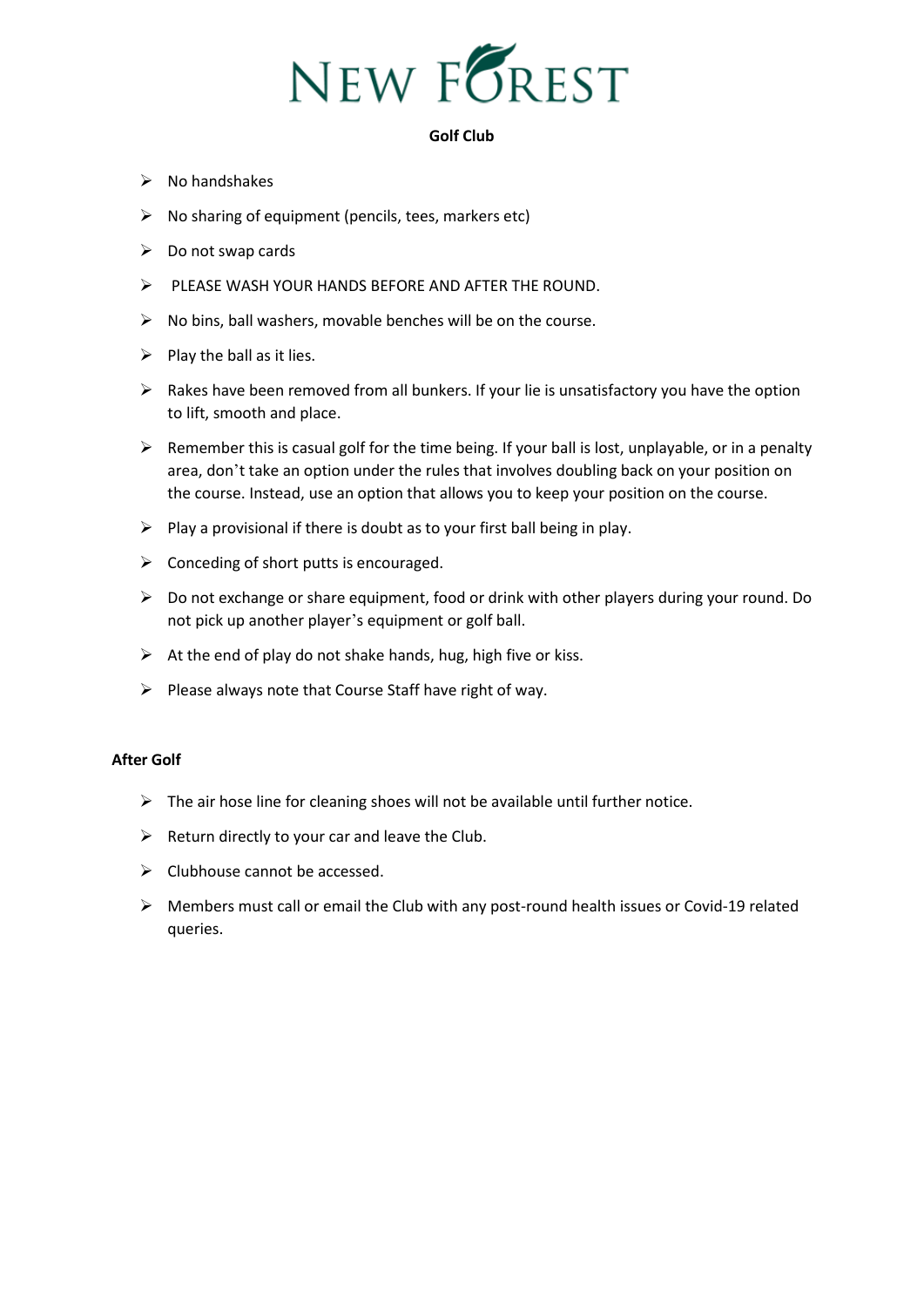

## **Driving Range & Practice Area**

- $\triangleright$  Please warm-up alone. Observe physical distancing rules on practice range and on the practice putting green.
- $\triangleright$  Please use the grass area instead of the bays during Phase 1.
- $\triangleright$  The covered bay will remain closed during phase 1, the grass area will be divided into 9 x bays. Strictly only 1 person per matt at all times.
- $\triangleright$  No loitering when golfers are practicing.
- ➢ Disinfectant will be available for range baskets and for cleaning hands.
- $\triangleright$  The range balls will be disinfected after each use.

## **Member Competitions for 2020**

As stipulated in the Protocol competitions will be limited in the early phases of re-opening. As the potential to earn business income for New Forest has been decimated on several fronts by Covid-19, at the May monthly committee meeting it was proposed and agreed unanimously that the Men's Branch would cancel all of our competitions calendar for 2020 up to the winter league next November. As a result, there will be no: Captain's Prize, Vice Captain's Prize, President's Prize, Monthly medals or GOTY. This will allow the club to keep in reserve our already lined up 2020 sponsors for 2021. There was a small number of competitions in March where competitions were sponsored and the prizes for these will be given out when safe to do so. The Committee would like to thank those loyal and generous sponsors who funded those competitions.

When permitted, Management will run non qualifying re-enter competitions for the time being and there will be prizes. As the restrictions are lifted a wider variety of competitions may become available (fourball, scramble team events etc.)

## For and on behalf of the Men's Branch Committee

## Tony J Buckley

## **Ladies Competitions for 2020**

The ladies club have also decided to cancel the competitions calendar for this year. At this point in time there is no date set for the for the major competitions. The Lady Captains Prize, Lady Vice Captains Prize, Cahill Trophy and GOTY may be cancelled for this year. I would like to acknowledge all our sponsors generosity this year. The committee hope that there will be a fully sponsored calendar of competitions for 2021. When competitions in the club resume, they will be run by management on Friday & weekends. As the restrictions are lifted and the club enters phase 4 the ladies committee will seek to run specific ladies' weekly competitions again.

## Lady Captain Mary A Daly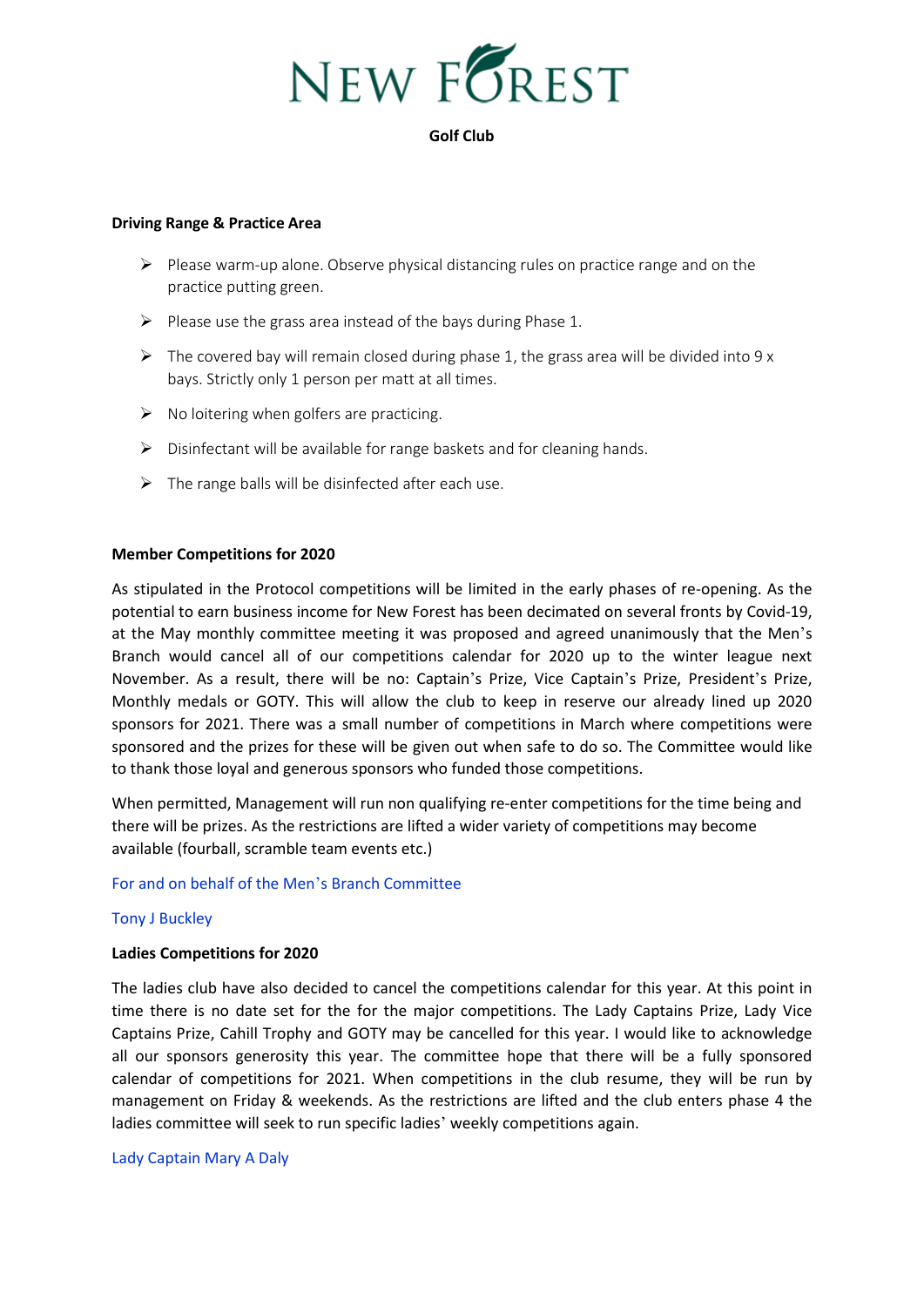

#### **Timesheet Information**

**Wednesday Seniors time: For the duration of Covid-19 Re-opening Phases 1 and 2 (to June 28th) we would ask that non senior members refrain from booking golf between 08.30 and 10.30 on Wednesday mornings**

#### **PHASE 1 MEMBERS ONLY**

Timesheet is currently open from Monday  $18<sup>th</sup>$  May – Friday  $22<sup>nd</sup>$  May The timesheet for Saturday 23 $rd$  and Sunday 24<sup>th</sup> May will be open this Friday at 5.00pm

The timesheet for Monday 25<sup>th</sup> May – Friday 29<sup>th</sup> May will open next Monday 18<sup>th</sup> at 5.00pm

The timesheet for Saturday  $30<sup>rd</sup>$  and Sunday  $31<sup>st</sup>$  May will open Friday 22<sup>nd</sup> at 5.00pm

The timesheet for Monday 1<sup>st</sup> June – Friday 5<sup>th</sup> June will open Monday 25<sup>th</sup> May at 5.00pm

The timesheet for Saturday 6<sup>th</sup> and Sunday 7<sup>th</sup> June will open Friday 29<sup>th</sup> May at 5.00pm

## **PHASE 2 MEMBERS / GUESTS ALLOWED**

Timesheets for casual golf Monday – Thursday will open 1 week in advance as per Phase 1.

The Callaway Series Competition will resume on the 12<sup>th</sup> of June.

The timesheet will open Thursday 4th of June at 5.00pm

The following 2 weeks will continue in the same manner with timesheets opening 8 days in advance.

Members Competition timesheets for both Saturday and Sunday will be open one week in advance Fridays at 5.00pm

Competition times are allocated from 7.30am – 12.55pm

Casual golf can be booked from 1.00pm on weekends.

Members are permitted to enter the competition when playing outside of specific competition times.

## **NOTE**

# **PHASE 3 TIMESHEET INFORMATION WILL BE UPDATED AT A LATER DATE**